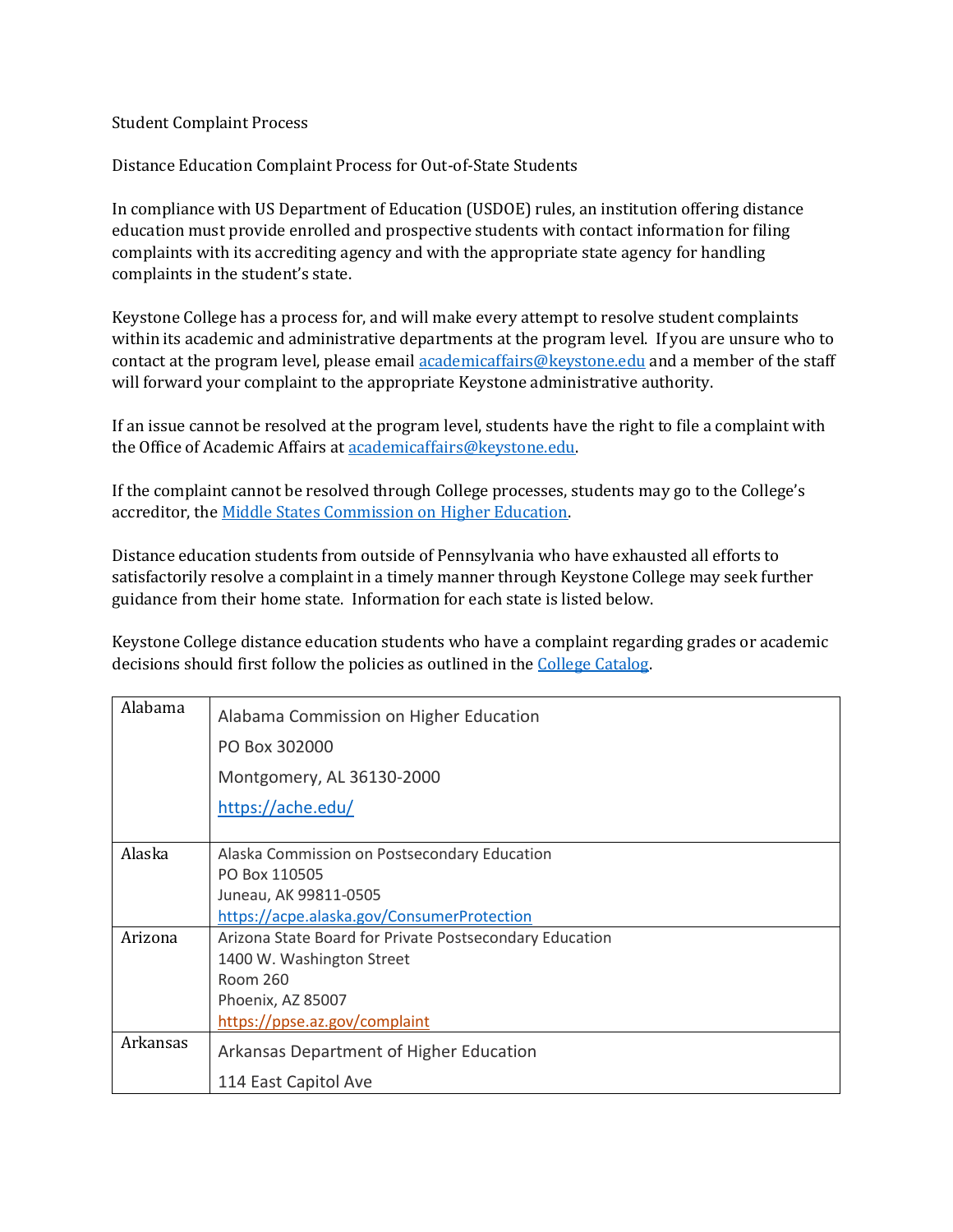|             | Little Rock, AR 72201                                                                                   |
|-------------|---------------------------------------------------------------------------------------------------------|
|             | ADHE Info@adhe.edu                                                                                      |
|             | http://www.adhe.edu/students-parents/colleges-universites/student-grievance-                            |
|             |                                                                                                         |
|             | form                                                                                                    |
|             | Arkansas State Board of Private Career Education                                                        |
|             | 501 Woodlane, Suite 312S                                                                                |
|             | Little Rock, AR 72201                                                                                   |
|             |                                                                                                         |
|             | sbpce@arkansas.gov                                                                                      |
|             | http://sbpce.arkansas.gov/students/Pages/complaintProcess.aspx                                          |
| California  | California Bureau of Private Postsecondary Education                                                    |
|             | P.O. Box 980818                                                                                         |
|             | W. Sacramento, CA 95798-0818                                                                            |
|             | bppe@dca.ca.gov                                                                                         |
| Colorado    | http://www.bppe.ca.gov/enforcement/complaint.shtml<br>Colorado Department of Higher Education           |
|             | 1560 Broadway, Suite 1600                                                                               |
|             | Denver, CO 80202                                                                                        |
|             | http://highered.colorado.gov/Academics/Complaints/default.html                                          |
| Connectic   | <b>Connecticut Department of Higher Education</b>                                                       |
| ut          | 61 Woodland Street                                                                                      |
|             | Hartford, CT 06105-2326                                                                                 |
|             | info@ctdhe.org                                                                                          |
| Delaware    | http://www.ctohe.org/StudentComplaints.shtml<br><b>Delaware Higher Education Office</b>                 |
|             | Carvel State Office Building, 5th Floor                                                                 |
|             | 820 N. French Street                                                                                    |
|             | Wilmington, DE 19801-3509                                                                               |
|             | http://www.detc.org/Student-Center/Complaint-Process.aspx                                               |
| District of | Office of the State Superintendent of Education                                                         |
| Columbia    | <b>Education Licensure Commission</b>                                                                   |
|             | 810 First Street, NE                                                                                    |
|             | 9th Floor                                                                                               |
|             | Washington, DC 20002<br>http://osse.dc.gov/service/education-licensure-commission-elc-public-complaints |
| Florida     | Florida Commission on Independent Education                                                             |
|             | 325 W. Gaines Street                                                                                    |
|             | <b>Suite 1414</b>                                                                                       |
|             | Tallahassee, FL 32399-0400                                                                              |
|             | Commissioner@fldoe.org                                                                                  |
|             | http://www.fldoe.org/sara/complaint-process.stml                                                        |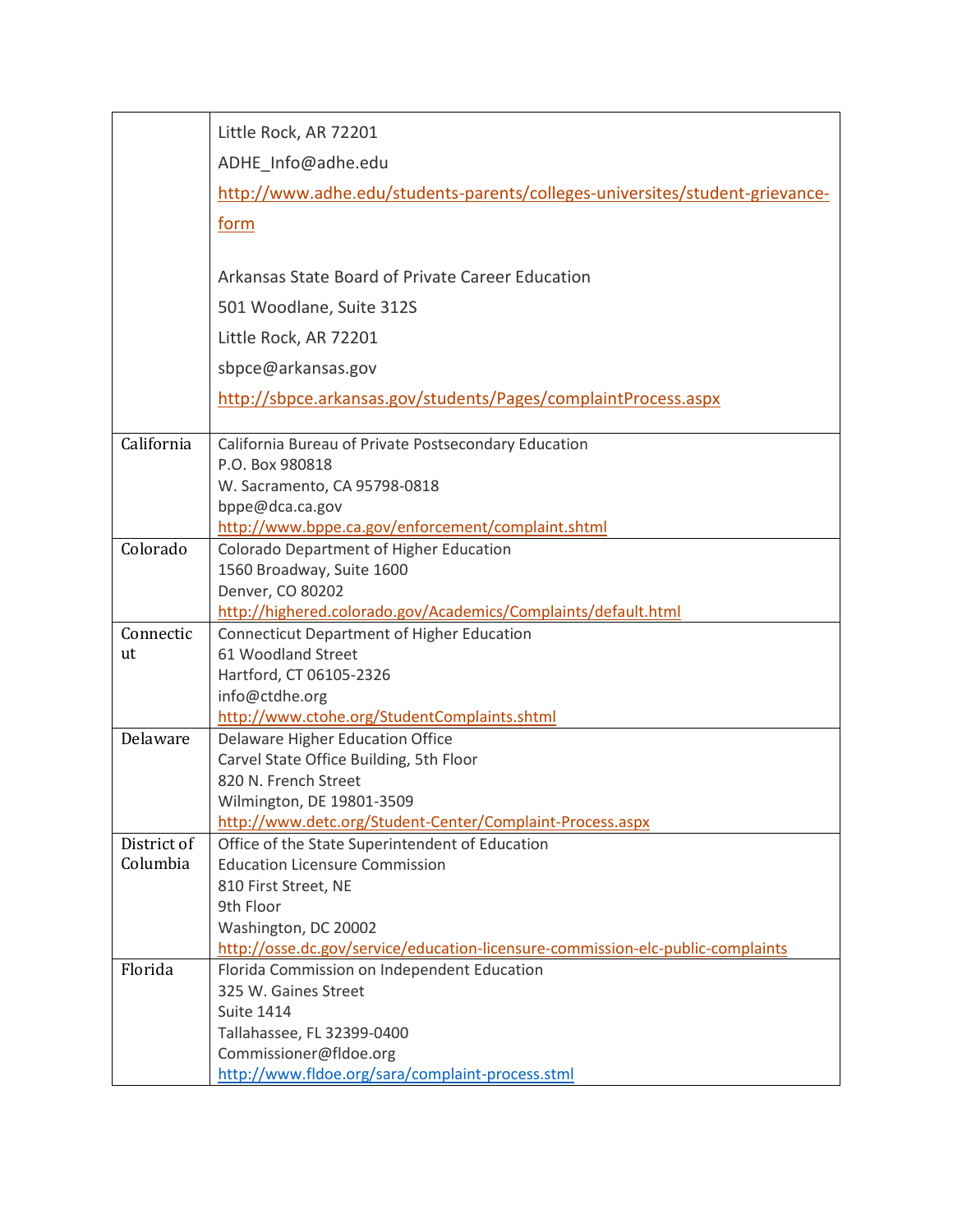| Georgia   | Georgia Nonpublic Postsecondary Education Commission                                            |
|-----------|-------------------------------------------------------------------------------------------------|
|           | 2082 E. Exchange Pl. #220                                                                       |
|           | Tucker, GA 30084-5334                                                                           |
|           | http://gnpec.org/                                                                               |
| Hawaii    | Hawaii State Board of Education                                                                 |
|           | PO Box 2360                                                                                     |
|           | Honolulu, HI 96804                                                                              |
|           | ocp@dcca.hawaii.gov                                                                             |
| Idaho     | http://cca.hawaii.gov/hpeap/student-complaint-process/<br><b>Idaho State Board of Education</b> |
|           | Attn: State Coordinator for Private Colleges and Proprietary Schools                            |
|           | 650 West State Street                                                                           |
|           | PO Box 83720                                                                                    |
|           | Boise, ID 83720-0037                                                                            |
|           | http://www.boardofed.idaho.gov/priv_col_univ/student_complaint.asp                              |
| Illinois  | Illinois Board of Higher Education                                                              |
|           | 431 East Adams, 2nd Floor                                                                       |
|           | Springfield, IL 62701-1404                                                                      |
|           | info@ibhe.org                                                                                   |
|           | Institutional Complaint Hotline: (217) 557-7359                                                 |
|           | http://complaints.ibhe.org/                                                                     |
| Indiana   | Indiana Commission on Higher Education                                                          |
|           | 101 W Ohio Street, Suite 550                                                                    |
|           | Indianapolis, IN 46204-1984                                                                     |
|           | (317) 464-4400 Phone                                                                            |
|           | $(317)$ 464-4410                                                                                |
| Iowa      | http://www.in.gov/che/2744.htm<br>Iowa Student Aid Commission                                   |
|           | 603 E. 12th Street, 5th Floor                                                                   |
|           | Des Moines, IA 50319                                                                            |
|           | info@iowacollegeaid.gov                                                                         |
|           | https://www.iowacollegeaid.gov/StudentComplaintForm                                             |
| Kansas    | Kansas Board of Regents                                                                         |
|           | 1000 SW Jackson Street, Suite 520                                                               |
|           | Topeka, KS 66612-1368                                                                           |
|           | https://www.kansasregents.org/state university student complaint form                           |
| Kentucky  | Kentucky Council on Postsecondary Education                                                     |
|           | 1024 Capital Center Dr. #320                                                                    |
|           | Frankfort, KY 40601-7512                                                                        |
|           | http://cpe.ky.gov/campuses/consumer_complaint.html                                              |
| Louisiana | Louisiana Board of Regents                                                                      |
|           | PO Box 3677                                                                                     |
|           |                                                                                                 |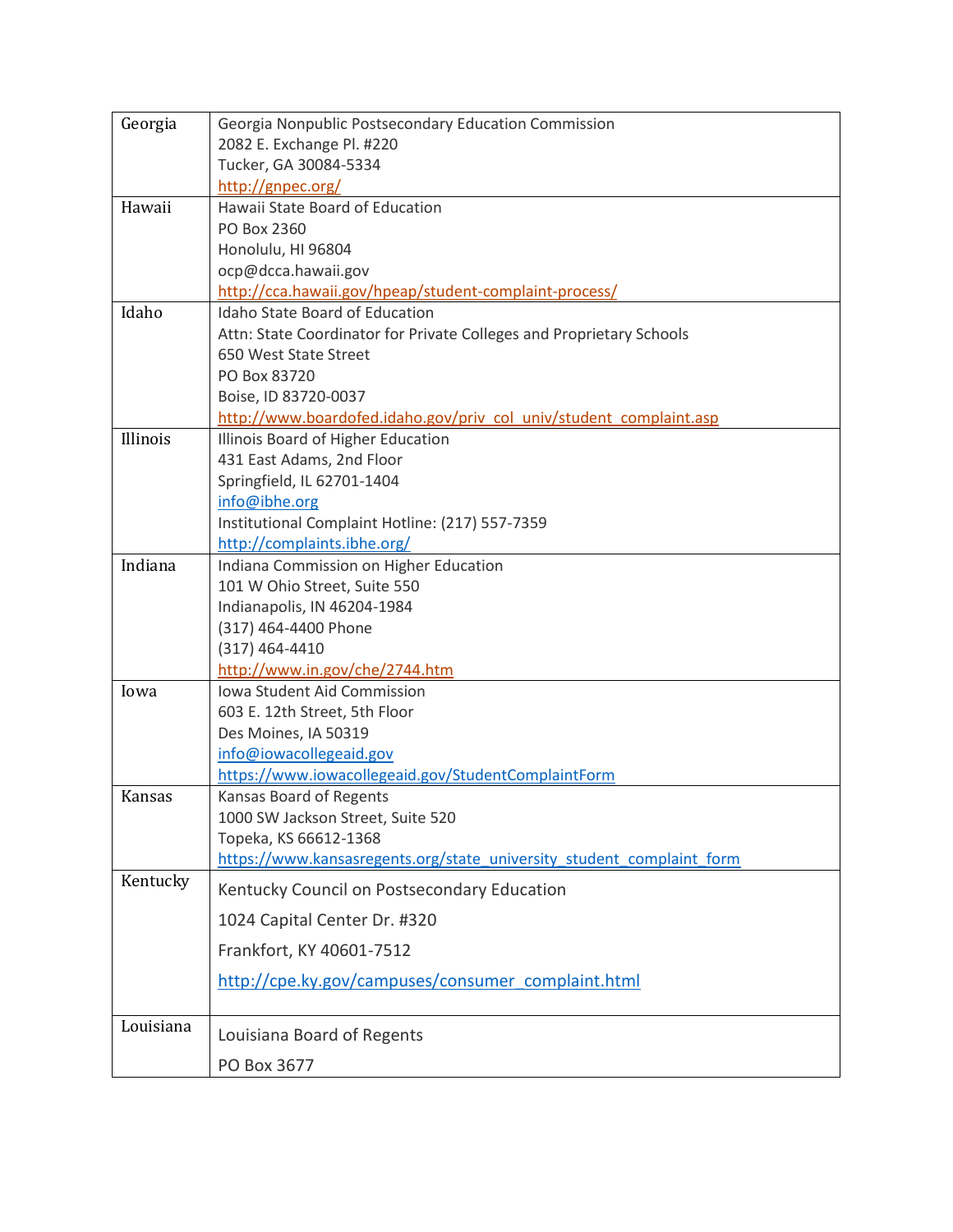|                   | Baton Rouge, LA 70821-3677                                                    |
|-------------------|-------------------------------------------------------------------------------|
|                   | https://regents.la.gov/students-parents/student-complaint-process/            |
| Maine             |                                                                               |
|                   | Maine Department of Education                                                 |
|                   | Complaint Investigator                                                        |
|                   | 23 State House Station                                                        |
|                   | Augusta, ME 04333-0023                                                        |
|                   | http://www.maine.gov/tools/whatsnew/index.php?topic=DOE Reporting Form        |
|                   | s&id=510426&v=Article                                                         |
| Maryland          | Maryland Higher Education Commission                                          |
|                   | 6 N. Liberty Street, 10th Floor                                               |
|                   | Baltimore, MD 21201                                                           |
|                   | https://mhec.maryland.gov/institutions_training/Pages/career/pcs/complaint.as |
|                   | $\mathbf{p}$                                                                  |
| Massachus<br>etts | Massachusetts Board of Higher Education                                       |
|                   | One Ashburton Place                                                           |
|                   | Room 1401                                                                     |
|                   | Boston, MA 02108                                                              |
|                   | https://www.mass.edu/forstufam/complaints/complaints.asp                      |
| Michigan          | Michigan Department of Licensing & Regulatory Affairs                         |
|                   | PO Box 30718                                                                  |
|                   | Lansing, MI 30718                                                             |
|                   | http://www.michigan.gov/lara/0,4601,7-154-35299 61343 35395 35396-            |
|                   | 139958 -- ,00.html                                                            |
|                   |                                                                               |
| Minnesota         | Minnesota Office of Higher Education                                          |
|                   | 1450 Energy Park Drive, Suite 350                                             |
|                   | St. Paul, MN 55108-5227                                                       |
|                   | http://www.ohe.state.mn.us/mPg.cfm?pageID=1078                                |
|                   |                                                                               |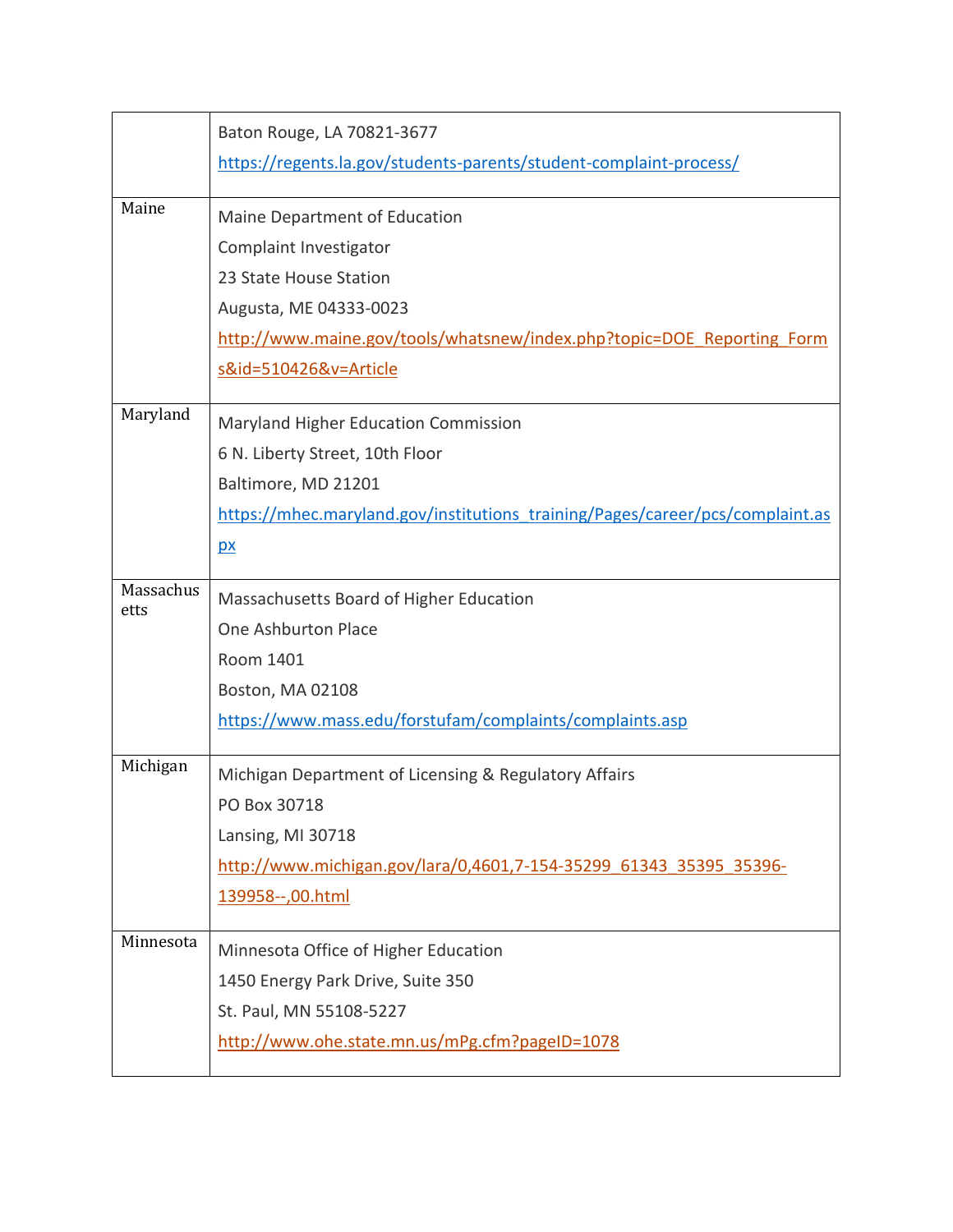| Mississipp   | Mississippi Commission on College Accreditation                        |
|--------------|------------------------------------------------------------------------|
| <sup>1</sup> | 3825 Ridgewood Road                                                    |
|              | Jackson, MS 39211-6453                                                 |
|              | http://www.mississippi.edu/mcca/downloads/studentcomplaintform.pdf     |
|              |                                                                        |
|              | Mississippi Commission of Proprietary Schools and College Registration |
|              | 3825 Ridgewood Road                                                    |
|              | Jackson, MS 39211-6453                                                 |
|              | https://www.mccb.edu/student-consumer-info                             |
| Missouri     | Missouri Department of Higher Education                                |
|              | 205 Jefferson Street                                                   |
|              | PO Box 1469                                                            |
|              | Jefferson City, MO 65102-1469                                          |
|              | info@dhe.mo.gov                                                        |
|              | http://dhe.mo.gov/documents/POLICYONCOMPLAINTRESOLUTION-               |
|              | reviseddraft.pdf                                                       |
| Montana      |                                                                        |
|              | Montana Board of Regents                                               |
|              | Office of Commissioner of Higher Education                             |
|              | Montana University System                                              |
|              | 2500 Broadway Street                                                   |
|              | PO Box 203201                                                          |
|              | Helena, MT 59620-3201                                                  |
|              | http://mus.edu/MUS-Statement-of-Complaint-Process.asp                  |
| Nebraska     | Nebraska's Coordinating Commission for Postsecondary Education         |
|              | 140 N. 8th Street                                                      |
|              | Lincoln, NE 68508                                                      |
|              | https://ccpe.nebraska.gov/student-complaints-against-postsecondary-    |
|              | <i>institutions</i>                                                    |
| Nevada       |                                                                        |
|              | Nevada Commission on Postsecondary Education                           |
|              | 3663 East Sunset Road                                                  |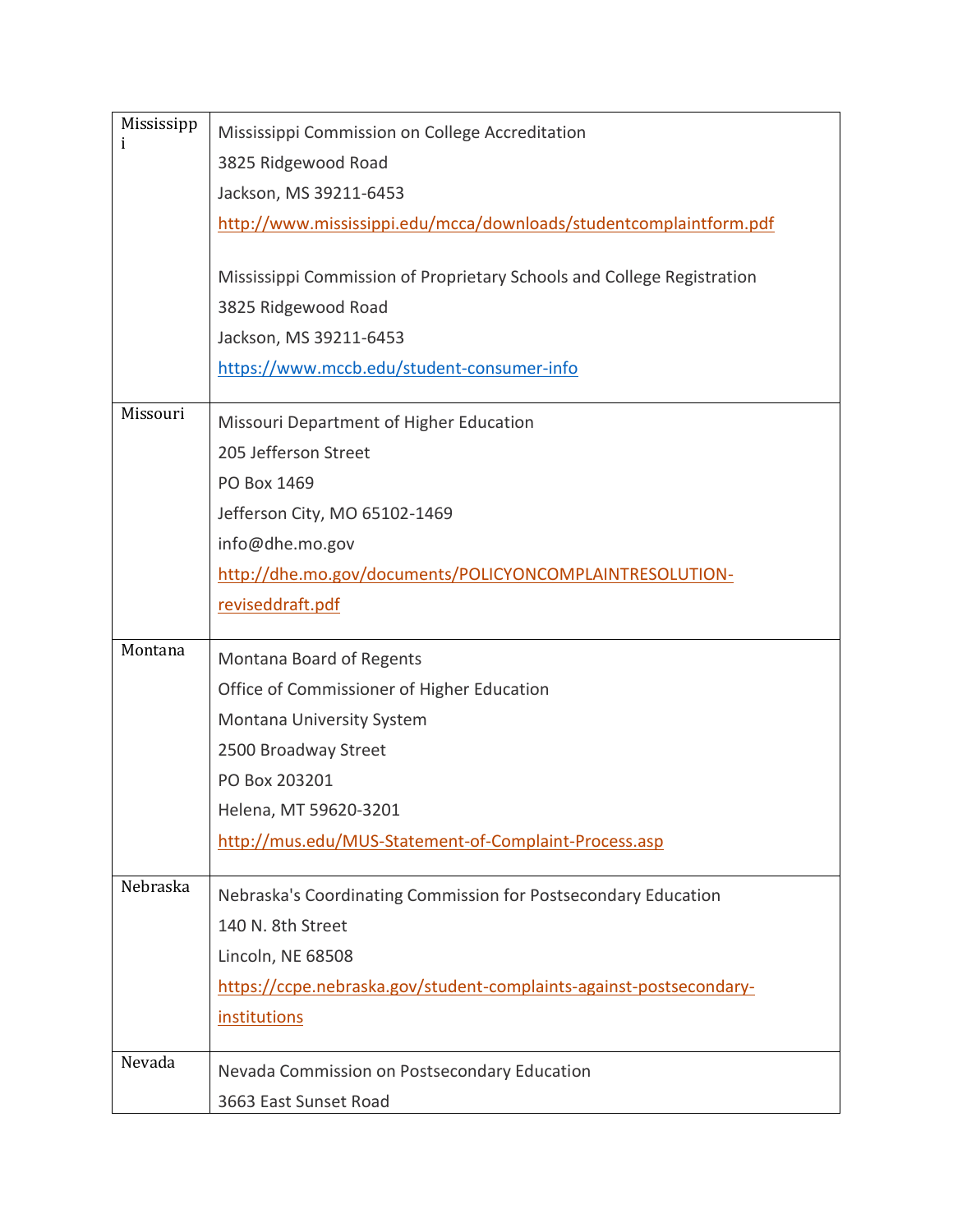|                             | Suite 202<br>Las Vegas, Nevada 89120                                                                                                                                                                                                                                                                                 |
|-----------------------------|----------------------------------------------------------------------------------------------------------------------------------------------------------------------------------------------------------------------------------------------------------------------------------------------------------------------|
|                             | http://cpe.nv.gov/uploadedFiles/cpenvgov/content/Students/Complaint%20For<br>m%20Initial%20Fillable.pdf                                                                                                                                                                                                              |
| <b>New</b><br>Hampshir<br>e | New Hampshire Postsecondary Education Commission<br>3 Barrell Court #300<br>Concord, NH 03301-8531<br>https://my.doe.nh.gov/ESSWEB/HigherEducation/Complaint.aspx                                                                                                                                                    |
| <b>New</b><br>Jersey        | New Jersey Secretary of Higher Education<br><b>PO Box 542</b><br>Trenton, NJ 08625<br>nj che@che.state.nj.us<br>https://www.nj.gov/highereducation/OSHEComplaintInstructions.shtml<br>New Jersey Division of Consumer Affairs<br>124 Halsey Street<br>Newark, NJ 07102<br>http://www.nj.gov/oag/ca/complaint/ocp.pdf |
| <b>New</b><br>Mexico        | New Mexico Higher Education Department<br>2048 Galisteo<br>Santa Fe, NM 87505<br>https://hed.state.nm.us/students-parents/student-complaints                                                                                                                                                                         |
| New York                    | New York Office of College and University Evaluation<br>New York State Education Department<br>5 North Mezzanine<br>Albany, NY 12234<br>ocueinfo@mail.nysed.gov<br>http://www.highered.nysed.gov/ocue/spr/COMPLAINTFORMINFO.html                                                                                     |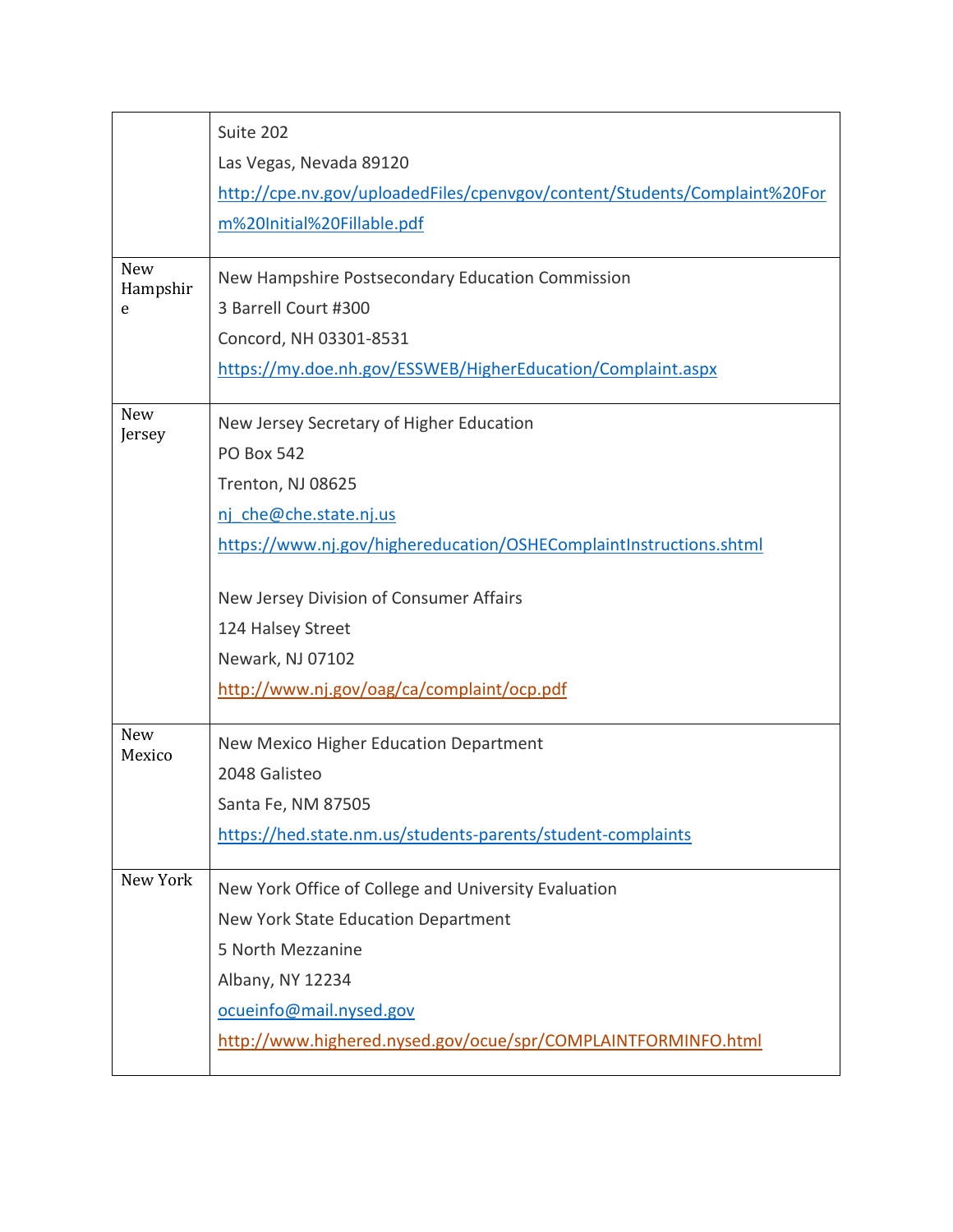|                   | New York Bureau of Proprietary School Supervision                     |
|-------------------|-----------------------------------------------------------------------|
|                   | New York State Education Department                                   |
|                   | 99 Washington Avenue, Room 1613 OCP                                   |
|                   | Albany, NY 12234                                                      |
|                   | http://www.acces.nysed.gov/bpss/student-rights                        |
| North<br>Carolina | North Carolina Office of Proprietary School Services                  |
|                   | North Carolina Community College System                               |
|                   | 200 West Jones St.                                                    |
|                   | Raleigh, NC 27603                                                     |
|                   | http://www.nccommunitycolleges.edu/complaint-procedures-and-forms     |
|                   | North Carolina Board of Governors                                     |
|                   | 910 Raleigh Rd.                                                       |
|                   | Chapel Hill, NC 27514                                                 |
|                   | https://www.northcarolina.edu/post-secondary-education-complaints/    |
| North             | North Dakota Department of Career and Technical Education             |
| Dakota            | State Capitol - 15th Floor                                            |
|                   | 600 E. Boulevard Ave. Dept. 270                                       |
|                   | Bismarck, ND 58505-0610                                               |
|                   | dehuber@nd.gov (Send complaint directly to email address)             |
|                   | North Dakota Consumer Protection Division                             |
|                   | Office of Attorney General                                            |
|                   | <b>Gateway Professional Center</b>                                    |
|                   | 1050 E. Interstate Ave. Suite 200                                     |
|                   | Bismarck, ND 58503-5574                                               |
|                   | https://attorneygeneral.nd.gov/consumer-resources/consumer-complaints |
| Ohio              | Ohio State Board of Career Colleges and Schools                       |
|                   | 35 East Gay Street, Suite 403                                         |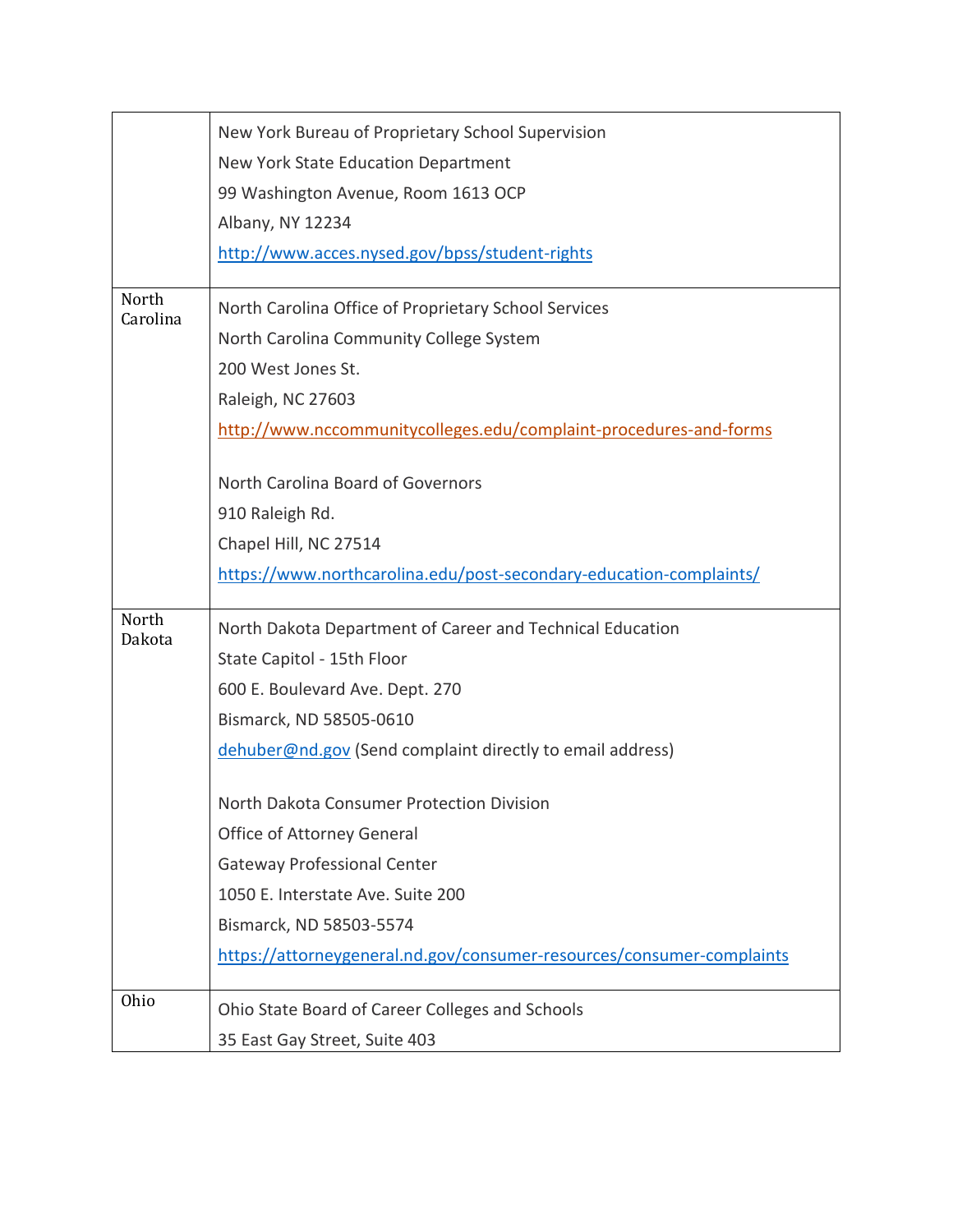|                 | Columbus, OH 43215-3138<br>http://scr.ohio.gov/ConsumerInformation/FilingaComplaint.aspx<br><b>Ohio Attorney General</b><br><b>Consumer Protection Section</b><br>30 East Broad Street, 14th floor<br>Columbus, OH 43215-3400<br>https://www.ohioattorneygeneral.gov/Files/Forms/Forms-for-<br>Consumers/ConsumerComplaintForm3292012-pdf                  |
|-----------------|------------------------------------------------------------------------------------------------------------------------------------------------------------------------------------------------------------------------------------------------------------------------------------------------------------------------------------------------------------|
| <b>Oklahoma</b> | Oklahoma State Regents for Higher Education<br>655 Research Parkway<br>Suite 200<br>Oklahoma City, OK 73104<br>http://www.okhighered.org/resources/Student-Complaint-Form/<br>Oklahoma State Board of Private Schools<br>3700 Classen Boulevard<br>Suite 250<br>Oklahoma City, OK 73118-2864<br>nhouse@obpvs.ok.gov (Send email to request complaint form) |
| Oregon          | Oregon Office of Degree Authorization<br>1500 Valley River Drive<br>Suite 100<br>Eugene, OR 97401<br>alethia.miller@state.or.us (Send email to request complaint form)<br>Oregon Department of Education<br>Private Career Schools Office<br>255 Capitol Street NE<br>Salem, OR 97310-0203<br>https://www.oregon.gov/ode/Pages/default.aspx                |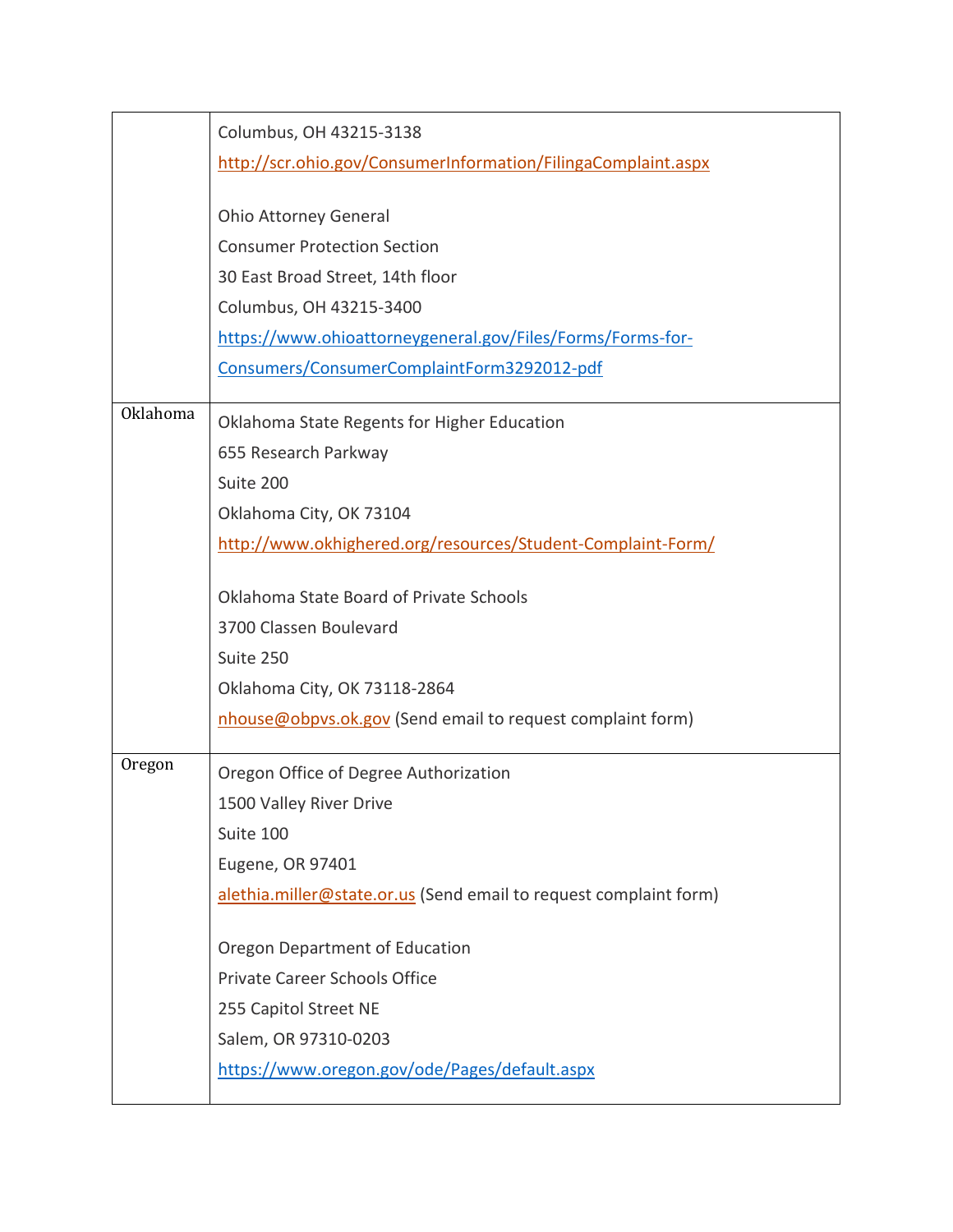| Puerto<br>Rico  | Puerto Rico Council on Higher Education                                    |
|-----------------|----------------------------------------------------------------------------|
|                 | PO Box 1900                                                                |
|                 | San Juan, PR 00910-1900                                                    |
|                 | http://www.ce.pr.gov/                                                      |
| Rhode           |                                                                            |
| Island          | Rhode Island Board of Governors for Higher Education                       |
|                 | <b>Shepard Building</b>                                                    |
|                 | 80 Washington Street                                                       |
|                 | Providence, RI 02903                                                       |
|                 | http://www.ribghe.org/8a1031912.pdf                                        |
| South           | South Carolina Commission on Higher Education                              |
| Carolina        | 1333 Main Street, Suite 200                                                |
|                 | Columbia, SC 29201                                                         |
|                 | (803) 737-2260                                                             |
|                 | (803) 737-2297                                                             |
|                 | http://www.che.sc.gov/CHE_Docs/AcademicAffairs/License/Complaint_procedu   |
|                 | res and form.pdf                                                           |
|                 |                                                                            |
| South<br>Dakota | South Dakota Office of Attorney General                                    |
|                 | <b>Division of Consumer Protection</b>                                     |
|                 | 1302 E. Hwy 14 Suite 1                                                     |
|                 | Pierre, SD 57501-8053                                                      |
|                 | $(605)$ 773-3215                                                           |
|                 |                                                                            |
|                 | https://consumer.sd.gov/complaintform.aspx                                 |
| Tennessee       | <b>Tennessee Higher Education Commission</b>                               |
|                 | 404 James Robertson Parkway                                                |
|                 | <b>Suite 1900</b>                                                          |
|                 | Nashville, TN 37243                                                        |
|                 | https://www.tn.gov/thec/for-students-and-families/transcript-requests-and- |
|                 | institution-complaints.html                                                |
|                 |                                                                            |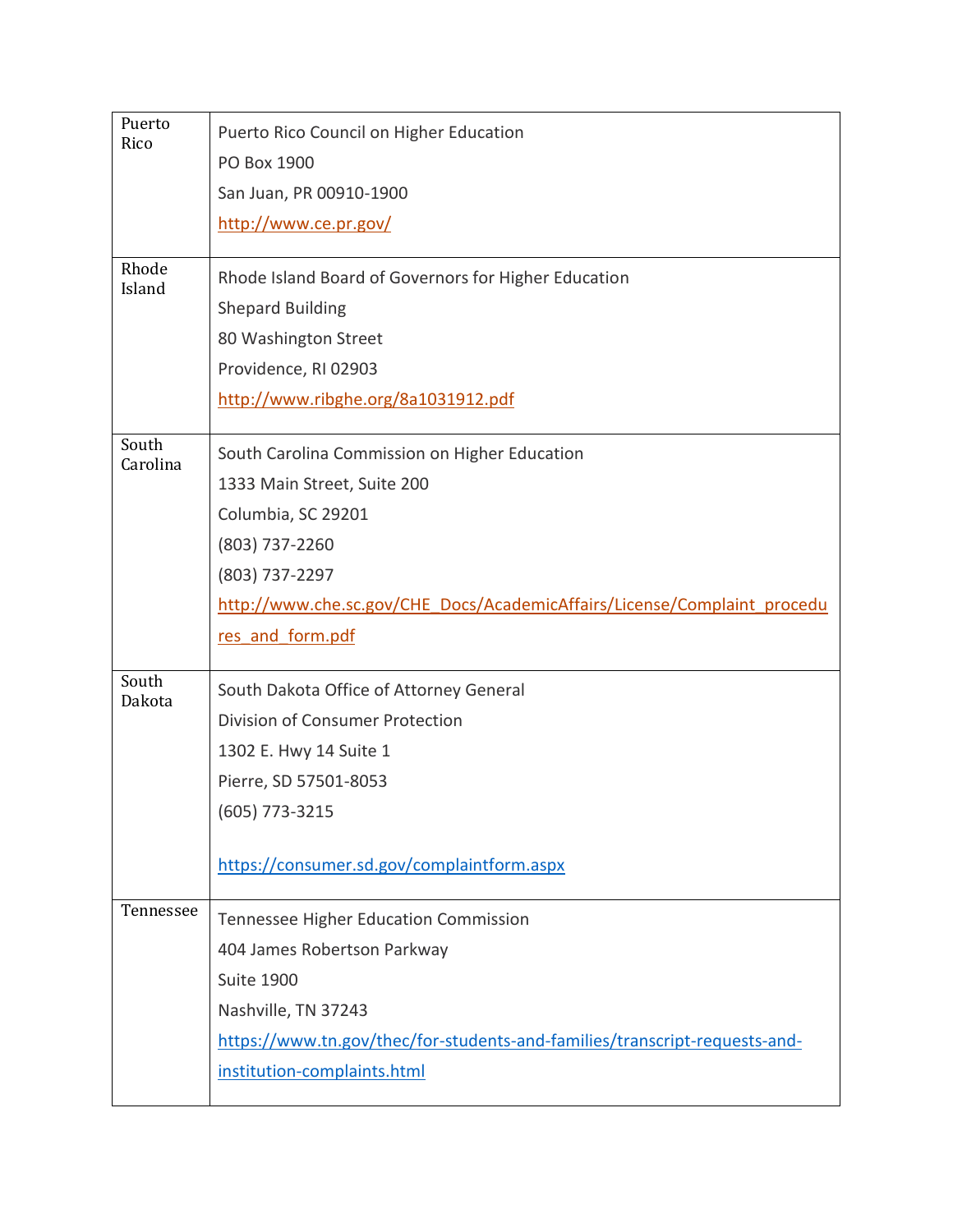| Texas    | <b>Texas Workforce Commission</b>                                             |
|----------|-------------------------------------------------------------------------------|
|          | Career Schools and Colleges - Room 226-T                                      |
|          | 101 East 15th Street                                                          |
|          | Austin, TX 78778-0001                                                         |
|          | http://www.twc.state.tx.us/svcs/propschools/ps401a.pdf                        |
|          |                                                                               |
|          | <b>Texas Higher Education Coordinating Board</b>                              |
|          | 1200 E. Anderson Lane                                                         |
|          | Austin, TX 78752                                                              |
|          | https://www.highered.texas.gov/institutional-resources-programs/public-       |
|          | universities-health-related-institutions/other-institutional-resources/state- |
|          | authorization-reciprocity-agreement-sara/                                     |
| Utah     | Utah Division of Consumer Protection                                          |
|          | 160 East 300 South                                                            |
|          | Salt Lake City, UT 84111                                                      |
|          | consumerprotection@utah.gov                                                   |
|          | http://consumerprotection.utah.gov/complaints/index.html                      |
|          |                                                                               |
| Vermont  | Vermont Agency of Education                                                   |
|          | <b>State Board of Education</b>                                               |
|          | 120 State Street                                                              |
|          | Montpelier, VT 05620-2501                                                     |
|          | (802) 828-5402                                                                |
|          | cathy.hilgendorf@state.vt.us (Send email to file a complaint)                 |
| Virgin   | Government of the United States Virgin Islands                                |
| Islands  | Department of Education, Office of the Commissioner                           |
|          | 1834 Kongens Gade                                                             |
|          | St. Thomas, V.I. 00802                                                        |
|          | http://www.vide.vi/our-divisions/office-of-the-commissioner/                  |
|          |                                                                               |
| Virginia | State Council of Higher Education for Virginia                                |
|          | 101 N. 14th St.                                                               |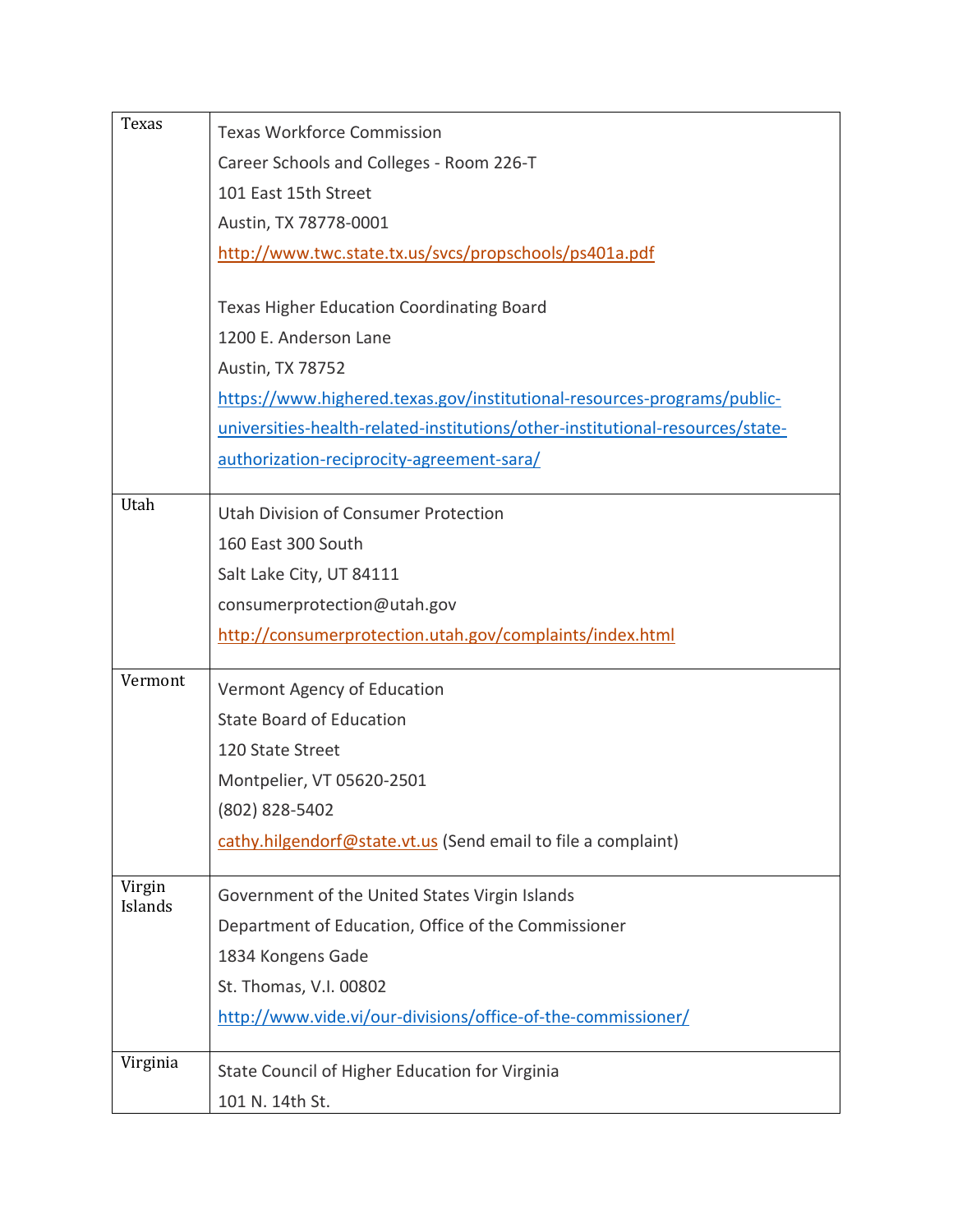|                  | James Monroe Building                                               |
|------------------|---------------------------------------------------------------------|
|                  | Richmond, VA 23219                                                  |
|                  | communications@schev.edu                                            |
|                  | https://www.schev.edu/index/students-and-parents/resources/student- |
|                  | complaints                                                          |
| Washingto<br>n   | Washington Workforce Training and Education Coordinating Board      |
|                  | 128 10th Avenue SW                                                  |
|                  | PO Box 43105                                                        |
|                  | Olympia, WA 98504-3105                                              |
|                  | workforce@wtb.wa.gov                                                |
|                  | http://www.wtb.wa.gov/PCS Complaints.asp                            |
|                  | Washington State Office of the Attorney General                     |
|                  | 1125 Washington Street SE                                           |
|                  | PO Box 40100                                                        |
|                  | Olympia, WA 98504-0100                                              |
|                  | https://fortress.wa.gov/atg/formhandler/ago/ComplaintForm.aspx      |
| West<br>Virginia | West Virginia Higher Education Policy Commission                    |
|                  | 1018 Kanawha Blvd E., Ste 700                                       |
|                  | Charleston, WV 25301-2800                                           |
|                  | http://www.wvhepc.edu/wp-content/uploads/2015/10/Student-Complaint- |
|                  | Process-revised-3.pdf                                               |
|                  | Community and Technical College System of West Virginia             |
|                  | 1018 Kanawha Blvd. E., Ste. 700                                     |
|                  | Charleston, WV 25301                                                |
|                  | https://www.wvctcs.org/complaints                                   |
| Wisconsin        | <b>Wisconsin Educational Approval Board</b>                         |
|                  | 30 W. Mifflin St., 9th Floor                                        |
|                  | P.O. Box 8696                                                       |
|                  | Madison, WI 53708                                                   |